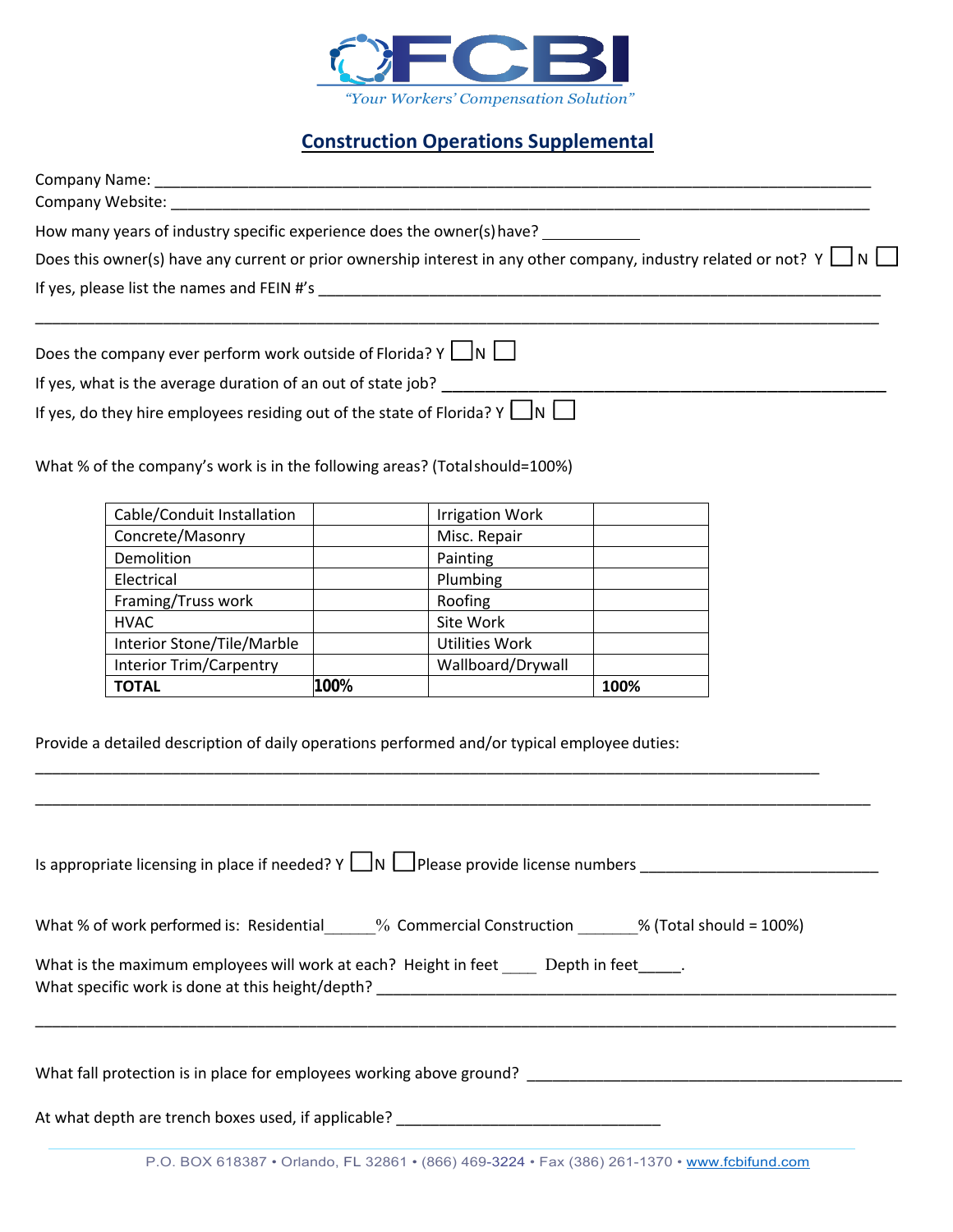

| How many employees will be performing Construction work: # full time ___# part time ___# seasonal __# day labor<br># of supervisors assignable to code 5606 _______ Average hourly wage: \$_____ Any Cash payments made? Y $\Box$ N $\Box$ |
|--------------------------------------------------------------------------------------------------------------------------------------------------------------------------------------------------------------------------------------------|
| Do you act as a General Contractor in any capacity? $Y \cup N \cup$ What % of total work is done as a GC?                                                                                                                                  |
| Please indicate the total estimated subcontractor labor costs for this year? $\blacksquare$                                                                                                                                                |
| Please list type(s) of work the company typically subcontracts:                                                                                                                                                                            |

| Does this operation involve any of the following exposures? $Y \Box N \Box$ If yes, check all applicable and explain below: |              |                                                                                                      |              |     |                                                                                                            |  |
|-----------------------------------------------------------------------------------------------------------------------------|--------------|------------------------------------------------------------------------------------------------------|--------------|-----|------------------------------------------------------------------------------------------------------------|--|
| Y.                                                                                                                          | N            | USL&H/Maritime (navigable waterway or<br>vessel)                                                     | <b>V</b>     |     | Twenty-four hours exposure of any kind (including<br>overnight stays)                                      |  |
| ΥI                                                                                                                          | N.           | Bridge or culvert work                                                                               | Y            | N.  | Manual lifting over 50 pounds                                                                              |  |
| $Y \mid$                                                                                                                    | $N$ $L$      | Hazardous chemicals (including anhydrous<br>ammonia, urea formaldehyde, and/or<br>benzene)           | Υl           | N I | Exterior or above ground level window washing                                                              |  |
| ΥI                                                                                                                          | N            | High voltage work or proximity, if yes,<br>explain work done or reason for proximity                 | $\mathsf{v}$ |     | Tree/Hedge trimming/pruning/removal, if yes,<br>explain use of step ladders, ladders, or bucket<br>trucks. |  |
| Y                                                                                                                           | $N \lfloor$  | Group Transportation-more passengers<br>than seat belts                                              | Υ            | N   | Use of scaffolding, if yes, explain ownership/rental,<br>setup, % of use & height).                        |  |
|                                                                                                                             | ΝI           | Asbestos or mold exposure/abatement                                                                  | Y            | N.  | Extension ladders, if yes, explain % of use & height.                                                      |  |
| Y.                                                                                                                          | N.           | Gas main or gas pipe exposure                                                                        | Y            | N   | Roadway, Roadside, Highway work of any kind                                                                |  |
| Y                                                                                                                           | N            | Boiler or Furnace work/repair                                                                        | Y            | N.  | Clearing of right-of ways                                                                                  |  |
| Y                                                                                                                           | $\mathsf{N}$ | Stone/marble cutting, crushing, or<br>grinding, if yes, explain methods, is all<br>cutting done wet. | Υl           | N   | Demolition, wrecking or blasting                                                                           |  |
| Explanation:                                                                                                                |              |                                                                                                      |              |     |                                                                                                            |  |

| Do you provide transportation to and from jobsites for Employees? $Y \cap N$ Do you check MVR's on all Drivers? $Y \cap N$                                                                                                                                                                                                                      |
|-------------------------------------------------------------------------------------------------------------------------------------------------------------------------------------------------------------------------------------------------------------------------------------------------------------------------------------------------|
| What is the max number of employees that are permitted to travel in the same vehicle?                                                                                                                                                                                                                                                           |
| What is the maximum radius of travel? # of miles                                                                                                                                                                                                                                                                                                |
| Do you utilize any of the following: Flat Bed Truck Y $\Box N \Box B$ Bucket Truck Y $\Box N \Box$ Dump Truck Y $\Box N \Box B$ Boom Truck Y<br>$\Box$ N $\Box$ Redi-Mix Truck Y $\Box$ N $\Box$ Crane Y $\Box$ N $\Box$ Scissor Lift Y $\Box$ N $\Box$ Multi-Passenger Van/Bus Y $\Box$ N $\Box$<br>Aircraft-plane or helicopter $Y \square N$ |

\_\_\_\_\_\_\_\_\_\_\_\_\_\_\_\_\_\_\_\_\_\_\_\_\_\_\_\_\_\_\_\_\_\_\_\_\_\_\_\_\_\_\_\_\_\_\_\_\_\_\_\_\_\_\_\_\_\_\_\_\_\_\_\_\_\_\_\_\_\_\_\_\_\_\_\_\_\_\_\_\_\_\_\_\_\_\_\_\_\_\_\_\_\_\_\_\_\_\_\_\_\_\_ \_\_\_\_\_\_\_\_\_\_\_\_\_\_\_\_\_\_\_\_\_\_\_\_\_\_\_\_\_\_\_\_\_\_\_\_\_\_\_\_\_\_\_\_\_\_\_\_\_\_\_\_\_\_\_\_\_\_\_\_\_\_\_\_\_\_\_\_\_\_\_\_\_\_\_\_\_\_\_\_\_\_\_\_\_\_\_\_\_\_\_\_\_\_\_\_\_\_\_\_\_\_\_